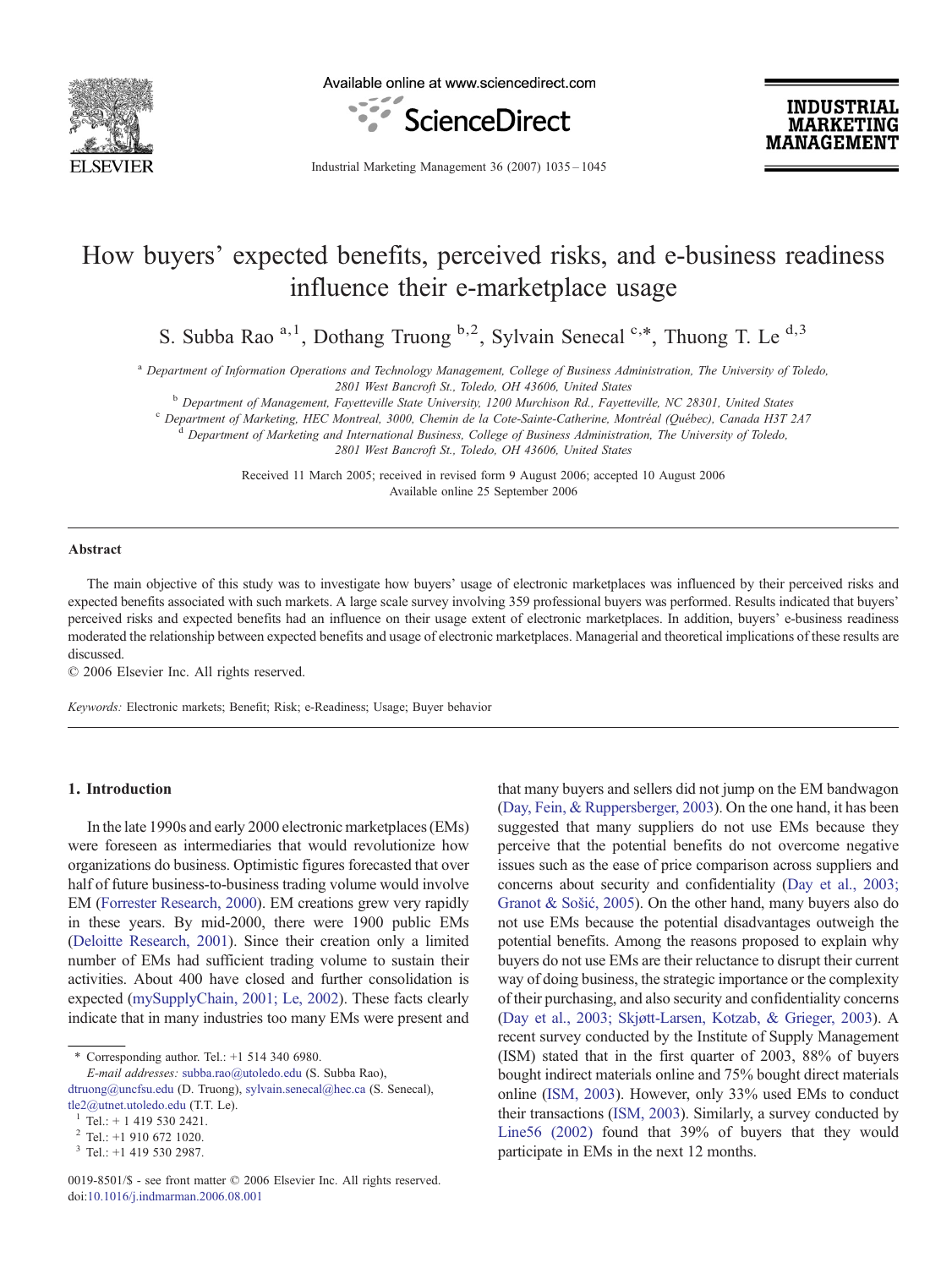Despite the many advantages of EMs over traditional markets [\(Lucking-Reiley & Spulber, 2001](#page--1-0)), most buyers are still reluctant to use them when conducting online transactions. Thus, identifying determinants of EM usage is crucial in order to understand why buyers do not use EMs in greater numbers. The present study investigates two main constructs that should help explain buyers' usage extent of EMs, namely expected benefits from EMs, and perceived risks of EMs. Furthermore, this study examines the moderating role of e-business readiness in these relationships.

## 2. Background literature and hypotheses

#### 2.1. Electronic markets

Unlike the traditional market in which the meeting place is a physical location, an EM refers to a virtual space on an electronic network [\(Malone, Yates, & Benjamin, 1987\)](#page--1-0), an interorganizational information system that allows the participating buyers and sellers to exchange information about prices and product offerings [\(Bakos, 1991; Brandtweiner & Scharl,](#page--1-0) [1999\)](#page--1-0), "an e-application" [\(Hoque, 2000](#page--1-0)), or an internet-based ecommerce platform ([Brooks & Cantrell, 2000](#page--1-0)) that matches multiple buyers and suppliers in transactions. EMs provide an electronic method to facilitate transactions between buyers and sellers that potentially provide support for all of the steps in the entire order fulfillment process. However, [Skjøtt-Larsen et al.](#page--1-0) [\(2003\)](#page--1-0) suggest that most EMs do not support all transaction phases (i.e., information, negotiation, settlement, and after sales).

## 2.2. Expected benefits

When exchanging products and services, buyers and sellers face many costs associated with pre-transaction discoveries (in the form of time, effort, and money) such as identifying prospective trading partners, ascertaining product features and availability, and gathering quality and price information. These costs are also known as search costs [\(Strader & Shaw, 1997, 1999](#page--1-0)). In fragmented markets, the search is complex and costly, leading to information asymmetry and resulting in limited product choice and non-optimal prices for buyers. EMs reduce search costs in several ways: providing information on sellers and their product availability and prices, thus facilitating comparison ([Bakos, 1991,](#page--1-0) [1997, 1998; Berthon et al., 2003; Evans & Wurster, 1999](#page--1-0)), expanding the supplier base, hence buyers' options ([Mahadevan,](#page--1-0) [2000](#page--1-0)), allowing buyers to optimize their selection within the constraints of service availability through near-perfect market information, and providing real-time inventory listing ([Gud](#page--1-0)[mundsson & Walczuck, 1999](#page--1-0)). In addition, with low asset specificity and low coordination costs, EMs are suggested to enable lower transaction costs for buyers ([Berthon et al., 2003;](#page--1-0) [Bichler, 2001; Daniel & Klimis, 1999; Domowitz, 2002; Malone](#page--1-0) [et al., 1987\)](#page--1-0). This is the major factor making EMs preferable to electronic hierarchies [\(Malone et al., 1987](#page--1-0)). By joining an EM, buyers are able to reduce communication costs, significantly reduce paper work, thereby reducing transaction costs. Overall, using information technology and Internet technology, EMs have been shown to be able to reduce search costs, facilitate transactions, offer trust to prevent opportunistic behavior and "maverick" purchase, and broaden the supply and demand base so that buyers have more choices and suppliers have access to more buyers ([Bailey & Bakos, 1997](#page--1-0)). Hence, economic theory suggests that the main benefit of EMs is market efficiency through market aggregation [\(Bakos, 1991, 1997, 1998; Malone et al., 1987](#page--1-0)). Market aggregation refers to usefulness of EM in overcoming market fragmentation, thus offering buyers more choices, more readily available information about product and suppliers, transparent prices, and lower transaction costs.

More recently EMs have also been suggested to have another type of benefit: inter-firm collaboration [\(Bloch & Catfolis, 2001;](#page--1-0) [Brunn, Jensen, & Skovgaard, 2002; Eng, 2004; Le, 2002\)](#page--1-0). It can be defined as the extent to which all activities within an organization, and the activities of its suppliers, customers, and other supply chain members, are integrated together [\(Stock,](#page--1-0) [Greis, & Kasarda, 1998; Narasimhan & Jayaram, 1998; Wood,](#page--1-0) [1997](#page--1-0)). [Bloch and Catfolis \(2001\)](#page--1-0) suggest that EMs facilitate interfirm collaboration by automating transactions and increasing process transparency. For buyers, EMs improve the procurement process by making it Web-based [\(Barratt & Rosdahl, 2002\)](#page--1-0). It involves electronic documents routing through order request, approval and replacement of costly manual processing [\(Sub](#page--1-0)[ramaniam & Shaw, 2002\)](#page--1-0). Properly constructed to support specific access hierarchies, information filtering criteria, business rule and workflow, EMs help buyers effectively manage their transactions, track their market activities, prevent unauthorized activities, and protect confidential information [\(Le, 2002\)](#page--1-0). Beside automation, inter-firm collaboration is the driving force of effective supply chain with open and low-cost connectivity, very large, flexible, and multimedia data storage capabilities, systems and channel integration, and higher-level self service capabilities ([Horvath, 2001\)](#page--1-0). In addition, it is suggested that EMs create the most benefit when buyer–supplier relationships are well established and the supply chain is multi-tiered and complex ([Bloch & Catfolis, 2001; Brunn et al., 2002; Dai & Kauffman,](#page--1-0) [2002; Le, 2002\)](#page--1-0). As suggested by [Morgan and Hunt \(1994\),](#page--1-0) trust and relationship commitment in established business relationships lead, among other things, to more cooperation and less uncertainty among partners. These outcomes may increase benefits associated with inter-firm collaboration (e.g., inventory management) and also decrease perceived risks (e.g., dealing with unknown suppliers) associated with joining EMs. By providing participants with collaborative tools such as demand forecasting, inventory management and production planning, EMs help provide increased visibility across several tiers of supply chain. Finally, EMs also provide value to buyers through collaborative commerce, i.e., the use of an online business-to-business exchange to facilitate the flow of business processes in addition to transactions ([Raisch, 2001\)](#page--1-0).

Whereas market aggregation creates value for sellers and buyers by overcoming market inefficiencies associated with market fragmentation, inter-firm collaboration seeks improvements in business processes throughout the supply chain. Thus, it is suggested that buyers may expect two different types of